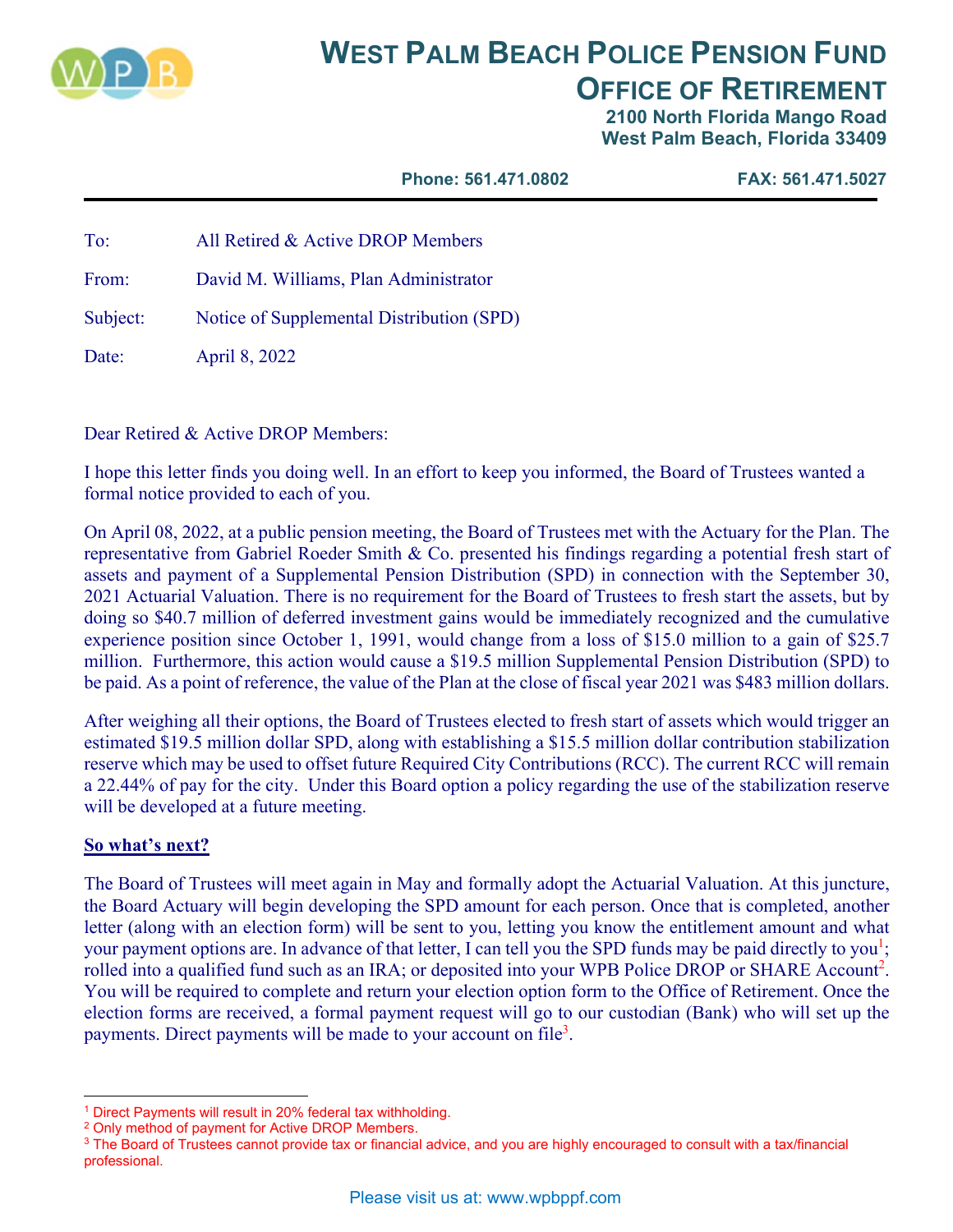#### **Notice of Supplemental Distribution (13th & 14th Check) Page 2 of 3 April 21, 2022**

As you can see this process has many steps. The target date for payment will be September 1, 2022. Should we be able to accelerate the process, we will let you know.

Kindly refrain for calling or e-mailing the Office of Retirement as the staff will not have any further information to share with you at this juncture. Further written communications will follow as warranted.

*The following information was extracted from the Special Act that governs the Plan. It is being provided for informational purposes only.* 

## **SPECIAL ACT**

(12) Supplemental pension distribution.

(a) The board of trustees shall annually authorize a supplemental pension distribution, the amount of which shall be determined as of each September 30, as applicable.

1. For employees who retired prior to October 1, 1999, the amount of the distribution shall be equal to the actuarial present value of future pension payments to those pensioners, multiplied by the positive difference, if any, between the rate of investment return (not to exceed nine percent (9%)) and seven percent (7%), plus one-half of any investment earnings over nine percent (9%).

2. For those employees who have more than twelve and one-half (12½) years of service on and after October 1, 1999, or who are part of the DROP on or after October 1, 1999, the amount of the distribution shall be equal to the actuarial present value of future pension payments to those pensioners multiplied by the positive difference, if any, between the rate of investment return (not to exceed nine percent (9%)) and seven percent (7%) plus one-half of any investment earnings over nine percent (9%).

3. For those employees who have less than twelve and one-half (12½) years of service as of October 1, 1999, the amount of the distribution shall be equal to the actuarial present value of future pension payments to those pensioners multiplied by the positive difference, if any, between the rate of investment return (not to exceed nine percent (9%)) and eight and one-quarter percent (8.25%), plus one-half of any investment earnings over nine percent (9%). Effective October 1, 2011, the 8.25-percent rate has been changed per the formula contained in subsection (9) because the actuarial assumption rate was changed to eight percent (8%) and the members' multiplier was reduced prospectively to 2.68 percent.

(b) The actuary shall determine whether there may be a supplemental pension distribution based on the following factors:

1. The actuary for the pension fund shall determine the rate of investment return earned on the pension fund assets during the 12-month period ending each September 30. The rate determined shall be the rate reported in the most recent actuarial report submitted pursuant to F.S. ch. 112, pt. VII.

2. The actuary for the pension fund shall, as of September 30, determine the actuarial present value of future pension payments to current pensioners. The actuarial present values shall be calculated using an interest rate of 7 percent a year compounded annually and a mortality table as approved by the board of trustees and as used in the most recent actuarial report submitted pursuant to F.S. ch. 112, pt. VII.

3. The supplemental pension distribution amount shall not exceed accumulated net actuarial experience from all pension liabilities and assets. If the net actuarial experience is favorable, cumulatively, commencing with the experience for the year ended September 30, 1991, after offset for all prior supplemental distributions, the supplemental distribution may be made.